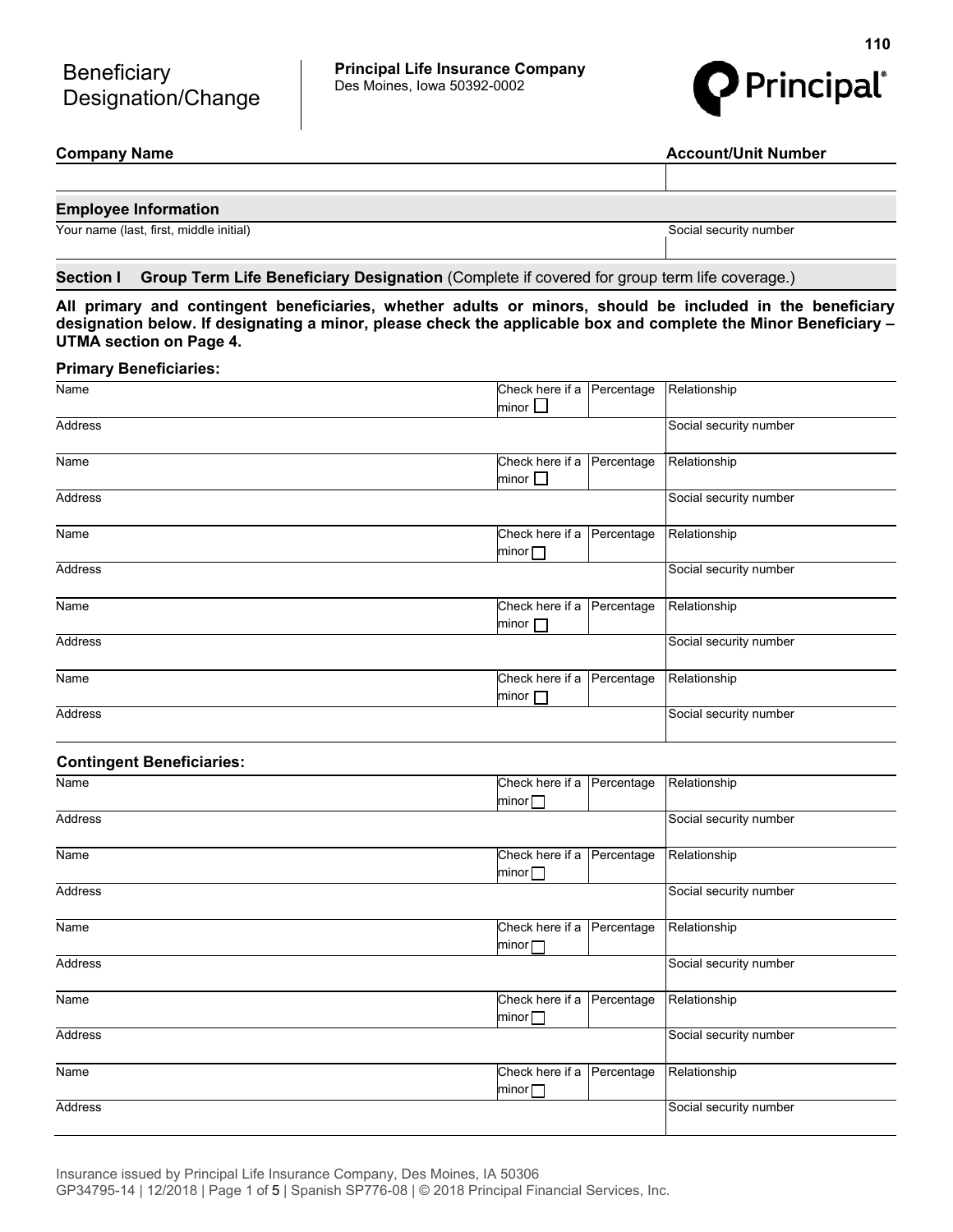**Section II Voluntary Term Life Beneficiary Designation** (Complete if covered for voluntary term life coverage. If you want to use the same beneficiary designation as indicated for group term life coverage on Page 1, write "same as Section I" in the beneficiary section below.)

NOTE: If you are covered by both group term life and voluntary term life coverage and only indicate a beneficiary designation for one of these, the facility of payment provision in the group policy will be used to determine how proceeds will be paid for the other coverage.

**All primary and contingent beneficiaries, whether adults or minors, should be included in the beneficiary designation below. If designating a minor, please check the applicable box and complete the Minor Beneficiary – UTMA section on Page 4.**

### **Primary Beneficiaries:**

| Name    | Check here if a<br>Percentage                    | Relationship           |
|---------|--------------------------------------------------|------------------------|
| Address | minor $\square$                                  | Social security number |
| Name    | Check here if a<br>Percentage<br>minor $\Box$    | Relationship           |
| Address |                                                  | Social security number |
| Name    | Check here if a<br>Percentage<br>minor $\square$ | Relationship           |
| Address |                                                  | Social security number |
| Name    | Check here if a<br>Percentage<br>minor $\Box$    | Relationship           |
| Address |                                                  | Social security number |
| Name    | Check here if a<br>Percentage<br>minor $\Box$    | Relationship           |
| Address |                                                  | Social security number |

### **Contingent Beneficiaries:**

| Name    | Check here if a                 | Percentage | Relationship           |
|---------|---------------------------------|------------|------------------------|
|         | minor $\square$                 |            |                        |
| Address |                                 |            | Social security number |
| Name    | Check here if a<br>minor $\Box$ | Percentage | Relationship           |
| Address |                                 |            | Social security number |
| Name    | Check here if a<br>minor $\Box$ | Percentage | Relationship           |
| Address |                                 |            | Social security number |
| Name    | Check here if a<br>minor $\Box$ | Percentage | Relationship           |
| Address |                                 |            | Social security number |
| Name    | Check here if a<br>minor $\Box$ | Percentage | Relationship           |
| Address |                                 |            | Social security number |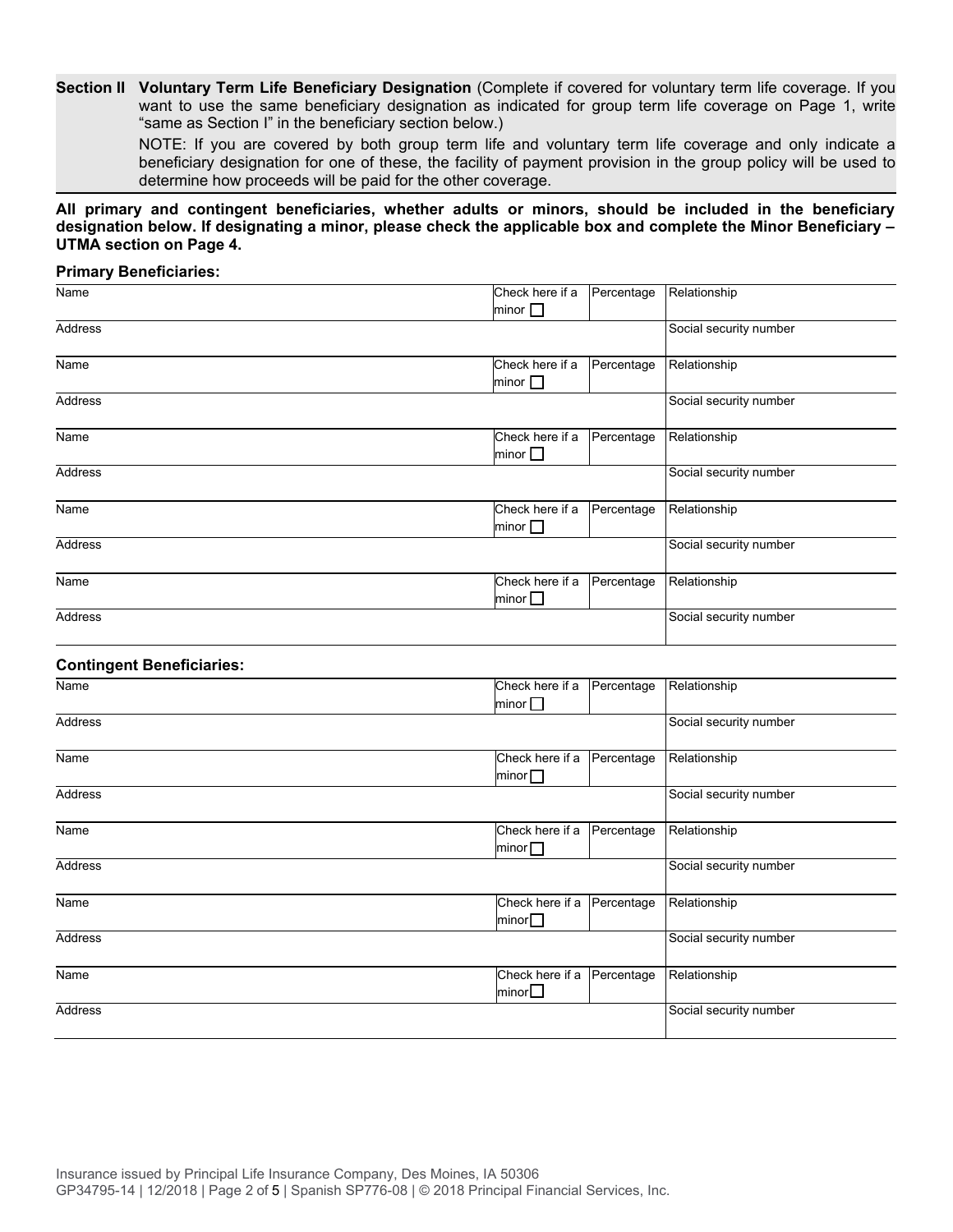**Section III Accident Beneficiary Designation** (Complete if Accident Insurance includes Accidental Death and Dismemberment (AD&D). If you want to use the same beneficiary designation as indicated for group term life coverage on Page 1, write "same as Section I" in the beneficiary section below)

**All primary and contingent beneficiaries, whether adults or minors, should be included in the beneficiary designation below. If designating a minor, please check the applicable box and complete the Minor Beneficiary – UTMA section on Page 4.**

| <b>Primary Beneficiaries:</b>    |                                                  |                        |
|----------------------------------|--------------------------------------------------|------------------------|
| Name                             | Check here if a<br>Percentage<br>minor $\Box$    | Relationship           |
| Address                          |                                                  | Social security number |
| Name                             | Check here if a<br>Percentage<br>minor $\Box$    | Relationship           |
| Address                          |                                                  | Social security number |
| Name                             | Check here if a<br>Percentage<br>minor $\square$ | Relationship           |
| <b>Address</b>                   |                                                  | Social security number |
| Name                             | Check here if a<br>Percentage<br>minor $\Box$    | Relationship           |
| Address                          |                                                  | Social security number |
| Name                             | Check here if a<br>Percentage<br>minor           | Relationship           |
| Address                          |                                                  | Social security number |
| <b>Contingent Beneficiaries:</b> |                                                  |                        |
| Nomo                             | Chock hara if a Decreational Polationship        |                        |

| Name    | Check here if a<br>Percentage | Relationship           |
|---------|-------------------------------|------------------------|
|         | minor $\Box$                  |                        |
| Address |                               | Social security number |
|         |                               |                        |
| Name    | Check here if a<br>Percentage | Relationship           |
|         | minor $\Box$                  |                        |
| Address |                               | Social security number |
|         |                               |                        |
| Name    | Check here if a<br>Percentage | Relationship           |
|         | minor $\Box$                  |                        |
| Address |                               | Social security number |
|         |                               |                        |
| Name    | Check here if a<br>Percentage | Relationship           |
|         | minor $\Box$                  |                        |
| Address |                               | Social security number |
|         |                               |                        |
| Name    | Check here if a<br>Percentage | Relationship           |
|         | minor $\square$               |                        |
| Address |                               | Social security number |
|         |                               |                        |

The right to make future changes is reserved. If two or more beneficiaries are named, the proceeds shall be paid to the named beneficiaries, or to the survivor or survivors, in equal shares, unless specified otherwise.

If any beneficiary is designated as trustee, it is understood and agreed that Principal Life Insurance Company shall not be a party to nor bound by the conditions of any trust and payment of the net proceeds of said policy on the death of the insured to the then designated beneficiary shall be a complete discharge as to said company.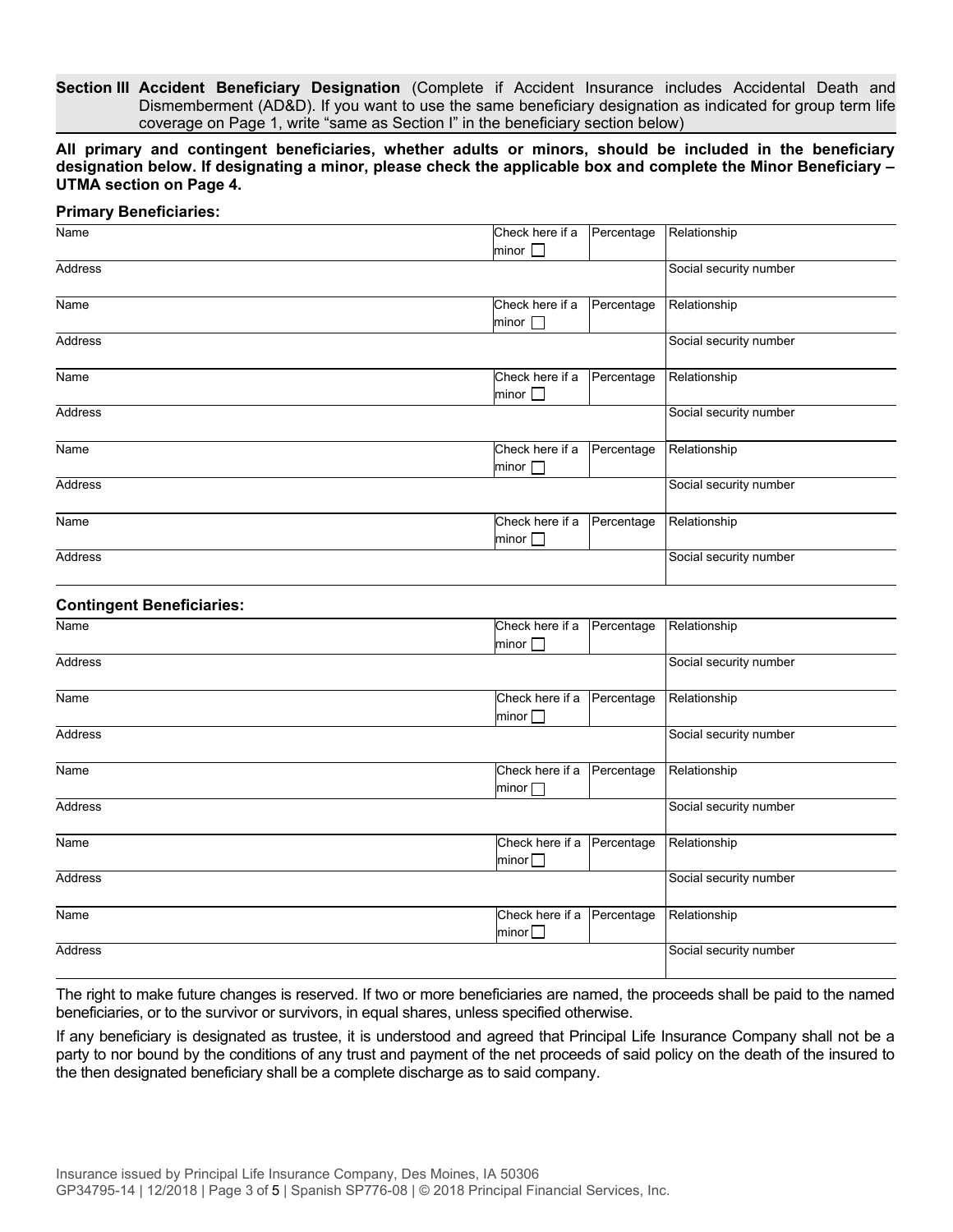# **Minor Beneficiary** - **UTMA: ONLY COMPLETE IF THE BENEFICIARY LISTED ABOVE IS A MINOR.**

If any proceeds become payable to a beneficiary who is then a "minor" as defined in the applicable Uniform Transfers to Minors Act, as specified herein, such proceeds shall be paid to

(Name)

as custodian for such beneficiary:

#### **(Check One Only) See instructions on Page 5.**

 $\Box$  under the Iowa Uniform Transfers to Minor Act.

(Address)

 $\Box$  under the Uniform Transfers to Minor Act of the state where the beneficiary shall reside at the time of payment. In the event the beneficiary resides in California or Ohio at the time of payment, the custodianship is to continue until the beneficiary reaches the age of for California (insert 18, 19, 20, 21, 22, 23, 24 or 25) or for Ohio (insert 18, 19, 20 or 21).

In the event a substitute custodian is needed, the following is/are nominated, in the order named:

| Name | Address |
|------|---------|
|      |         |
| Name | Address |
|      |         |

If no state is specified (by name or description) above, or if the state so specified has not enacted the Uniform Transfers to Minors Act, or if the law of the state so specified does not provide for such payment to a custodian, the custodianship shall be established under the Iowa Uniform Transfers to Minors Act. If the specified Uniform Transfers to Minors Act would require the beneficiary's custodianship to terminate at or before the time of payment, the proceeds payable to that beneficiary shall be paid to the beneficiary rather than to a custodian.

### **Section III Signature**

### **Read important instructions on Page 5 before signing.**

Signature of employee Date signed Date signed Date signed

**Note: make a copy of Page 1, 2, 3, and 4 for your records and distribute copy to employee.**